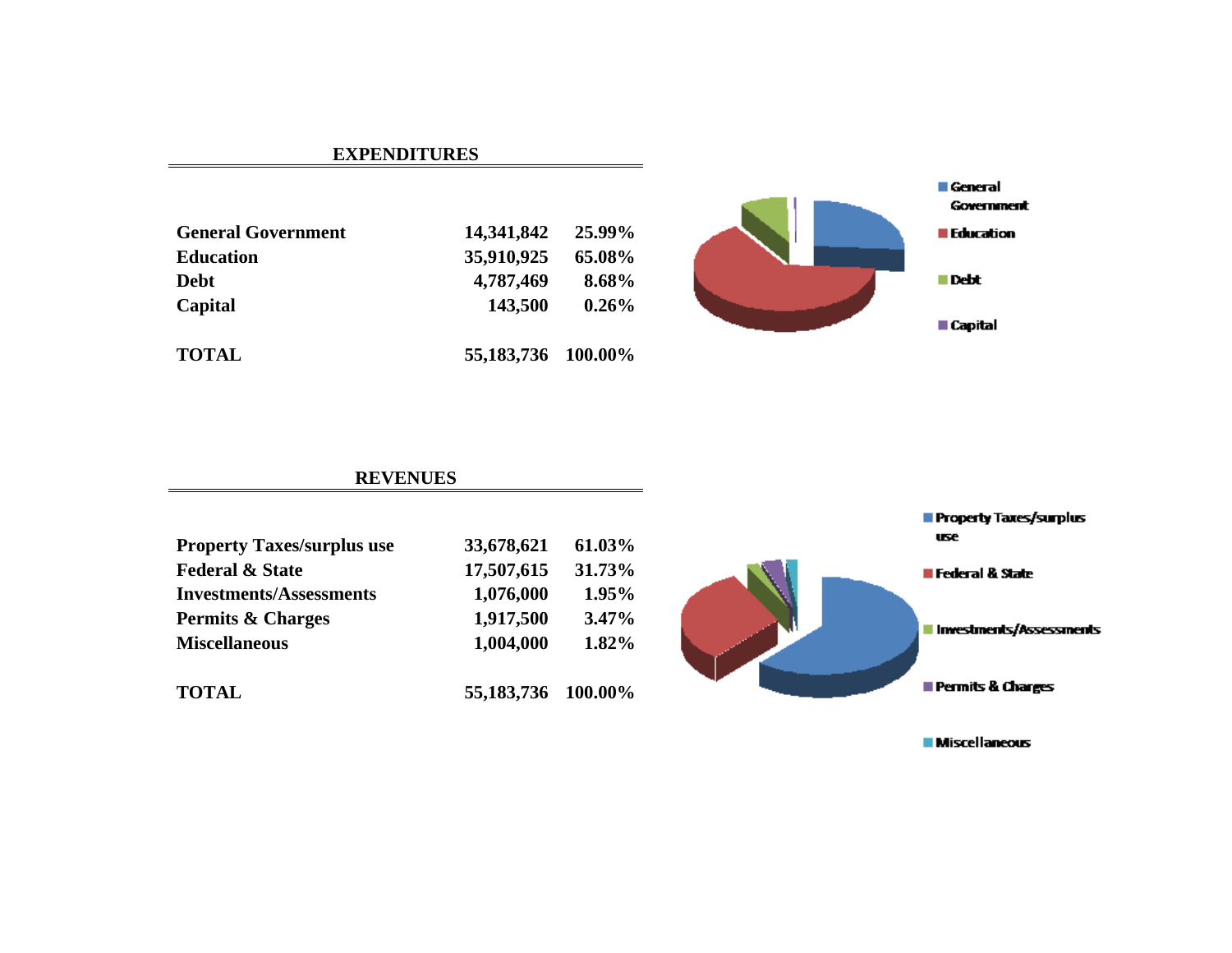## **TOWN OF MONTVILLE Expenditure Summary**

| <b>DESCRIPTION</b>                | #     | <b>DEPT FISCAL YEAR</b><br>2007<br><b>ACTUAL</b> | <b>FISCAL YEAR</b><br>2008<br><b>ACTUAL</b> | 7/1/08<br>6/25/09<br><b>ACTUAL</b> | <b>FY 2009</b><br><b>REVISED</b><br><b>BUDGET</b> | <b>ADOPTED</b><br><b>FY 2010</b><br><b>BUDGET</b> | <b>PERCENTAGE</b><br><b>INCR/DECR</b><br><b>FY2009</b> |
|-----------------------------------|-------|--------------------------------------------------|---------------------------------------------|------------------------------------|---------------------------------------------------|---------------------------------------------------|--------------------------------------------------------|
| <b>MAYOR'S OFFICE</b>             | 10310 | \$177,134                                        | 156,437                                     | 182,112                            | \$188,783                                         | \$237,875                                         | 26.00%                                                 |
| <b>CHARTER REVISION</b>           | 10320 | 1,000                                            | 1,276                                       | 12,713                             | 13,441                                            | $\boldsymbol{0}$                                  |                                                        |
| <b>TOWN COUNCIL</b>               | 10330 | 33,793                                           | 30,562                                      | 27,773                             | 30,750                                            | 27,000                                            | $-12.20%$                                              |
| <b>TOWN ATTORNEY</b>              | 10340 | 360,200                                          | 404,657                                     | 435,567                            | 456,200                                           | 335,000                                           | $-26.57%$                                              |
| <b>PROBATE</b>                    | 10350 | 1.399                                            | 912                                         | 551                                | 2,100                                             | 2,100                                             | $0.00\%$                                               |
| <b>NON-PROFIT ORGANIZATIONS</b>   | 10360 | 69,918                                           | 74,907                                      | 51,781                             | 68,395                                            | 66,300                                            | $-3.06%$                                               |
| TOWN HALL/CENTRAL SERVICES        | 10370 | 219,818                                          | 226,140                                     | 196,372                            | 215,100                                           | 195,000                                           | $-9.34%$                                               |
| <b>FINANCE</b>                    | 10410 | 596,904                                          | 648,187                                     | 588,807                            | 559,366                                           | 572,845                                           | 2.41%                                                  |
| <b>INSURANCE/FRINGE BENEFITS</b>  | 10420 | 2,782,653                                        | 2,752,871                                   | 2,867,851                          | 2,888,150                                         | 2,927,600                                         | 1.37%                                                  |
| <b>MUNICIPAL INSURANCE</b>        | 10425 | 267,721                                          | 438,244                                     | 469,477                            | 470,000                                           | 285,000                                           | $-39.36%$                                              |
| <b>BOARD OF ASSESSMENT APPEAL</b> | 10430 | 1,719                                            | 1,405                                       | 2,191                              | 2,625                                             | 1,800                                             | $-31.43%$                                              |
| <b>INFORMATION TECHNOLOGY</b>     | 10440 | $\overline{0}$                                   | $\overline{0}$                              | 199,605                            | 216,296                                           | 278,349                                           |                                                        |
| <b>DEBT - PRINCIPAL</b>           | 10450 | 2,356,449                                        | 2,367,025                                   | 3,216,711                          | 3,217,000                                         | 3,216,558                                         | $-0.01%$                                               |
| <b>DEBT - INTEREST</b>            | 10460 | 1,138,232                                        | 1,611,123                                   | 1,641,201                          | 1,641,395                                         | 1,570,911                                         | $-4.29%$                                               |
| <b>AUDITOR</b>                    | 10470 | 43,800                                           | 35,000                                      | 28,383                             | 36,950                                            | 36,000                                            | $-2.57%$                                               |
| <b>OTHER</b>                      | 10480 | 636,300                                          | 3,977,692                                   | 1,220,768                          | 1,231,506                                         | 887,325                                           | $-27.95%$                                              |
| <b>TOWN CLERK</b>                 | 10560 | 147,553                                          | 157,551                                     | 133,390                            | 151,017                                           | 152,800                                           | 1.18%                                                  |
| <b>REGISTRARS</b>                 | 10570 | 54,541                                           | 53,601                                      | 56,146                             | 55,615                                            | 38,700                                            | $-30.41%$                                              |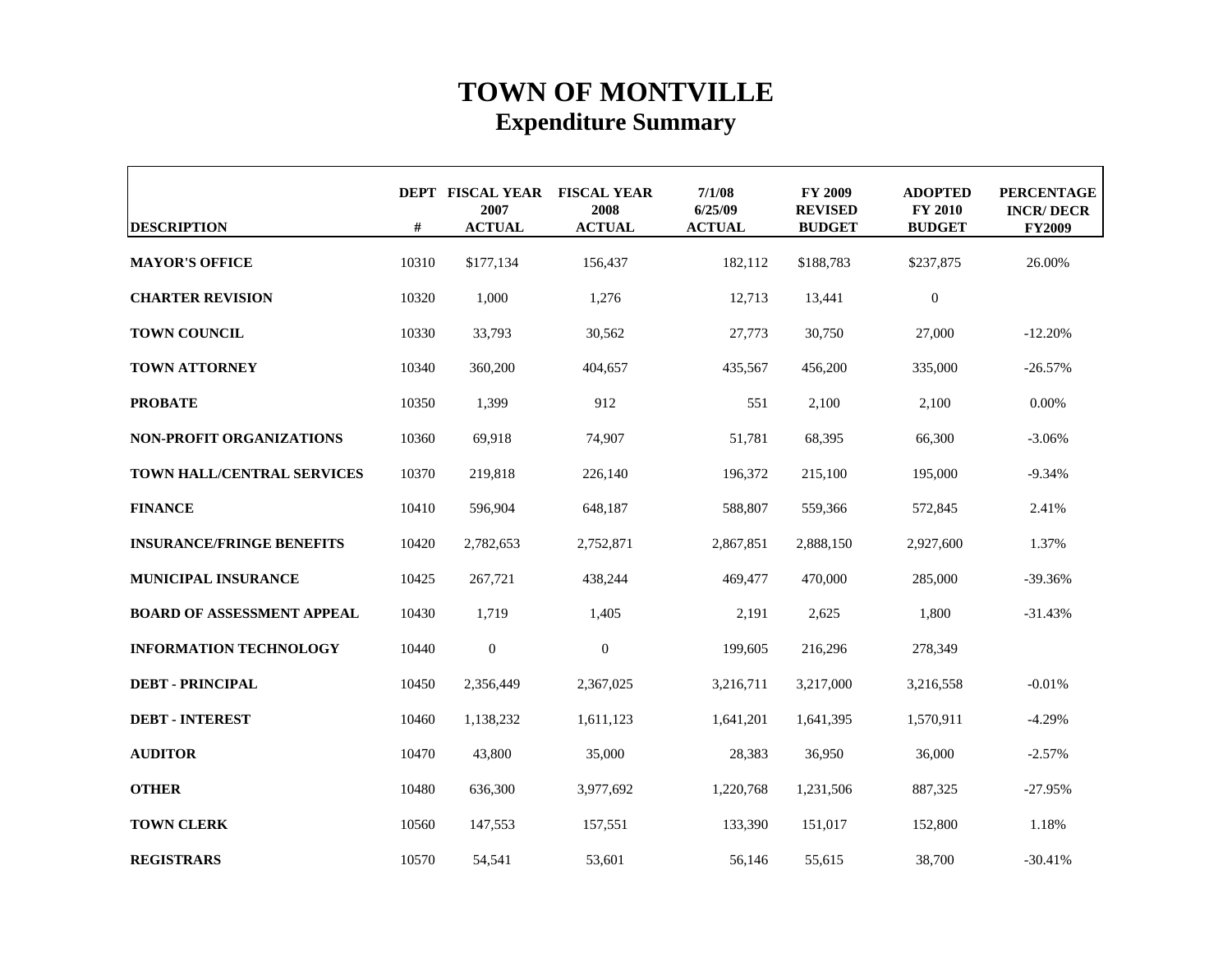## **TOWN OF MONTVILLE Expenditure Summary**

| <b>DESCRIPTION</b>                             | #     | DEPT FISCAL YEAR FISCAL YEAR<br>2007<br><b>ACTUAL</b> | 2008<br><b>ACTUAL</b> | 7/1/08<br>6/25/09<br><b>ACTUAL</b> | <b>FY 2009</b><br><b>REVISED</b><br><b>BUDGET</b> | <b>ADOPTED</b><br><b>FY 2010</b><br><b>BUDGET</b> | <b>PERCENTAGE</b><br><b>INCR/DECR</b><br><b>FY2009</b> |
|------------------------------------------------|-------|-------------------------------------------------------|-----------------------|------------------------------------|---------------------------------------------------|---------------------------------------------------|--------------------------------------------------------|
| ELECTIONS/REFERENDUM                           | 10580 | 31,362                                                | 34,784                | 36,264                             | 38,400                                            | 34,700                                            | $-9.64%$                                               |
| <b>PLANNING &amp; ZONING</b>                   | 10610 | 214,649                                               | 237,686               | 228,575                            | 231,866                                           | 245,333                                           | 5.81%                                                  |
| <b>ENGINEERING</b>                             | 10620 | 126,667                                               | 111,295               | 148,120                            | 150,000                                           | 135,000                                           | $-10.00\%$                                             |
| <b>INLAND WETLANDS</b>                         | 10640 | 1,057                                                 | 832                   | 1,204                              | 2,250                                             | 1,350                                             | $-40.00\%$                                             |
| <b>ECONOMIC DEVELOPMENT</b>                    | 10650 | 738                                                   | 522                   | 763                                | 1.965                                             | 1.000                                             | $-49.11%$                                              |
| <b>BUILDING BOARD OF APPEALS</b>               | 10660 | 83                                                    | $\overline{0}$        | $\mathbf{0}$                       | 100                                               | 50                                                | $-50.00\%$                                             |
| <b>ZONING BOARD OF APPEALS</b>                 | 10670 | 704                                                   | 1,628                 | 100                                | 1,200                                             | 1,200                                             | 0.00%                                                  |
| <b>SCHOOL BUILDING COMMITTEE</b>               | 10690 | 2,058                                                 | 1,704                 | 984                                | 2,100                                             | 550                                               | $-73.81%$                                              |
| <b>HEALTH</b>                                  | 10710 | 149,561                                               | 149,954               | 148,567                            | 151,466                                           | 165,059                                           | 8.97%                                                  |
| <b>SOCIAL SERVICES</b>                         | 10720 | 34,015                                                | 29,342                | 29,579                             | 32,250                                            | 32,630                                            | 1.18%                                                  |
| <b>RECREATION</b>                              | 10730 | 199,422                                               | 221,514               | 201,151                            | 238,536                                           | 204,814                                           | $-14.14%$                                              |
| <b>SENIOR CENTER</b>                           | 10740 | 128,793                                               | 174,551               | 167,765                            | 187,730                                           | 183,721                                           | $-2.14%$                                               |
| YOUTH SERVICES                                 | 10750 | 168,190                                               | 175,357               | 174,655                            | 184,410                                           | 186,344                                           | 1.05%                                                  |
| <b>PARKS &amp; RECREATION COMMISSION</b> 10760 |       | 1,572                                                 | 1,104                 | 1,300                              | 1,500                                             | 1,500                                             | 0.00%                                                  |
| <b>FAIR OAKS</b>                               | 10770 | 29.358                                                | 37.190                | 38.680                             | 48.600                                            | 27,100                                            | $-44.24%$                                              |
| <b>COMMISSION ON AGING</b>                     | 10780 | $\boldsymbol{0}$                                      | 44                    | 25                                 | 100                                               | 100                                               | 0.00%                                                  |
| <b>EMERGENCY MANAGEMENT</b>                    | 10810 | 72,287                                                | 81,464                | 79,548                             | 86,980                                            | 83,264                                            | $-4.27%$                                               |
| <b>POLICE PROTECTION</b>                       | 10820 | 1,463,686                                             | 1,571,692             | 1,689,138                          | 1,627,860                                         | 1,578,028                                         | $-3.06%$                                               |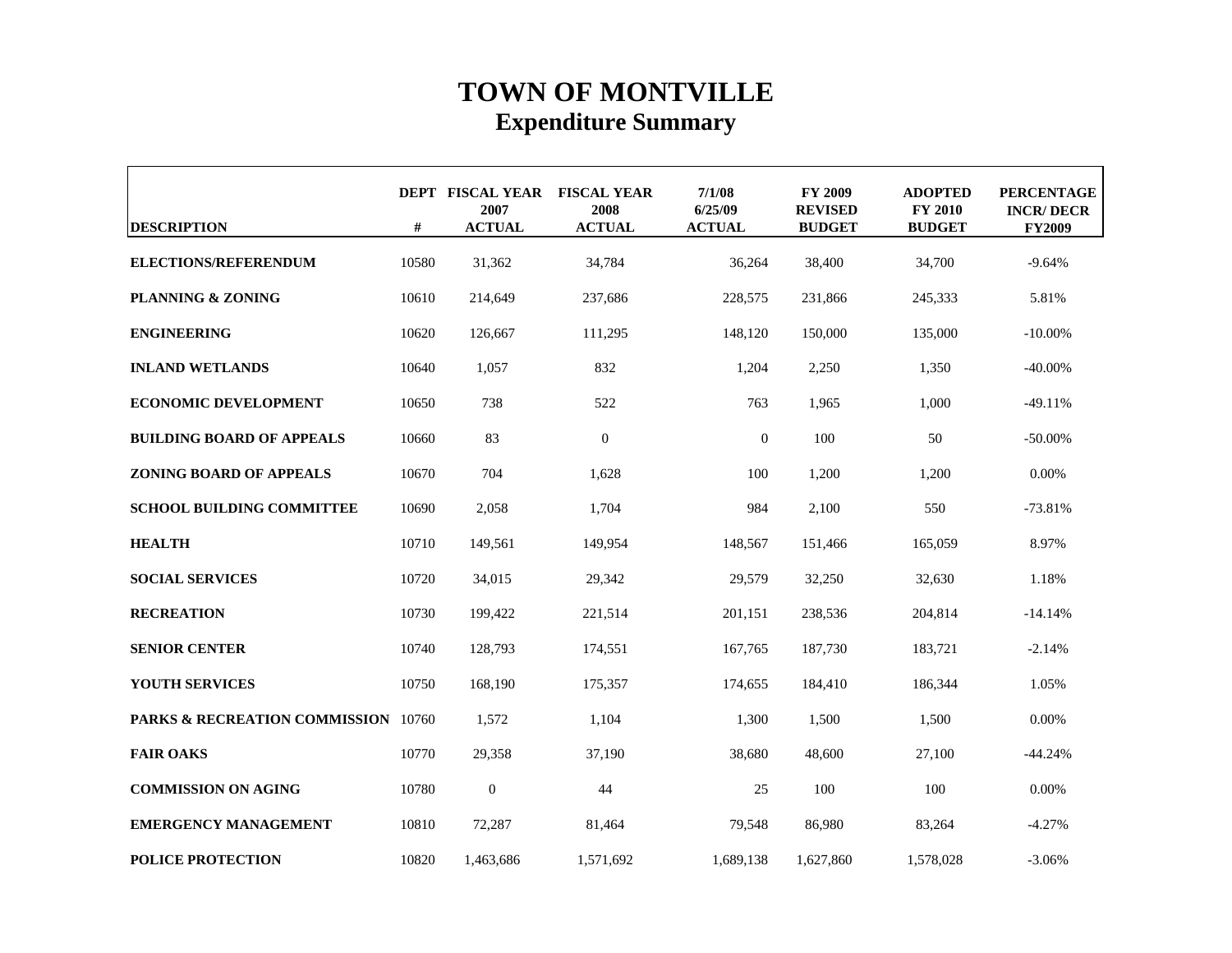### **TOWN OF MONTVILLE Expenditure Summary**

| <b>DESCRIPTION</b>              | #     | DEPT FISCAL YEAR<br>2007<br><b>ACTUAL</b> | <b>FISCAL YEAR</b><br>2008<br><b>ACTUAL</b> | 7/1/08<br>6/25/09<br><b>ACTUAL</b> | <b>FY 2009</b><br><b>REVISED</b><br><b>BUDGET</b> | <b>ADOPTED</b><br><b>FY 2010</b><br><b>BUDGET</b> | <b>PERCENTAGE</b><br><b>INCR/DECR</b><br><b>FY2009</b> |
|---------------------------------|-------|-------------------------------------------|---------------------------------------------|------------------------------------|---------------------------------------------------|---------------------------------------------------|--------------------------------------------------------|
| <b>FIRE MARSHAL</b>             | 10830 | 81,059                                    | 80,757                                      | 78,634                             | 80,165                                            | 84.917                                            | 5.93%                                                  |
| PRIVATE DUTY & GARDNER LAKE     | 10840 | 150,271                                   | 233,362                                     | 167,176                            | 185,000                                           | 180,000                                           | $-2.70%$                                               |
| <b>ANIMAL CONTROL</b>           | 10850 | 53,460                                    | 54,177                                      | 54,939                             | 61,884                                            | 57,393                                            | $-7.26%$                                               |
| <b>PUBLIC SAFETY COMMISSION</b> | 10860 | 1,410                                     | 2,252                                       | 1,896                              | 2,350                                             | 2,050                                             | $-12.77%$                                              |
| <b>DISPATCH</b>                 | 10870 | 219,614                                   | 232,617                                     | 224,337                            | 226,444                                           | 234,940                                           | 3.75%                                                  |
| <b>FIRE PROTECTION</b>          | 10880 | 979,802                                   | 1,028,215                                   | 1,077,856                          | 1,137,278                                         | 1,130,104                                         | $-0.63%$                                               |
| <b>PUBLIC SAFETY BUILDING</b>   | 10890 | 48.308                                    | 58,714                                      | 54,480                             | 68,140                                            | 55,000                                            | $-19.28%$                                              |
| <b>PUBLIC WORKS</b>             | 10910 | 2,260,345                                 | 2,190,411                                   | 2,493,435                          | 2,624,717                                         | 2,245,772                                         | $-14.44%$                                              |
| <b>CAMP OAKDALE</b>             | 10920 | 66,505                                    | 57,523                                      | 55,511                             | 70,800                                            | 61,200                                            | $-13.56%$                                              |
| <b>BUILDING INSPECTOR</b>       | 10930 | 167,734                                   | 196,658                                     | 203,057                            | 203,176                                           | 160,323                                           | $-21.09%$                                              |
| <b>SOLID WASTE</b>              | 10940 | 1,207,892                                 | 1,142,319                                   | 989,365                            | 1,244,308                                         | 1,204,706                                         | $-3.18%$                                               |
| <b>BOARD OF EDUCATION</b>       | 10950 | 33,110,624                                | 34,519,564                                  | 33,429,319                         | 35,555,371                                        | 35,910,925                                        | 1.00%                                                  |
| <b>CAPITAL IMPROVEMENTS</b>     | 10960 | 515,051                                   | 1,040,570                                   | 328,000                            | 721,870                                           | 143,500                                           | $-80.12%$                                              |
| <b>TOTAL</b>                    |       | \$50,375,411                              | 56,605,392                                  | 53,435,822                         | \$56,613,505                                      | \$55,183,736                                      | $-2.53%$                                               |